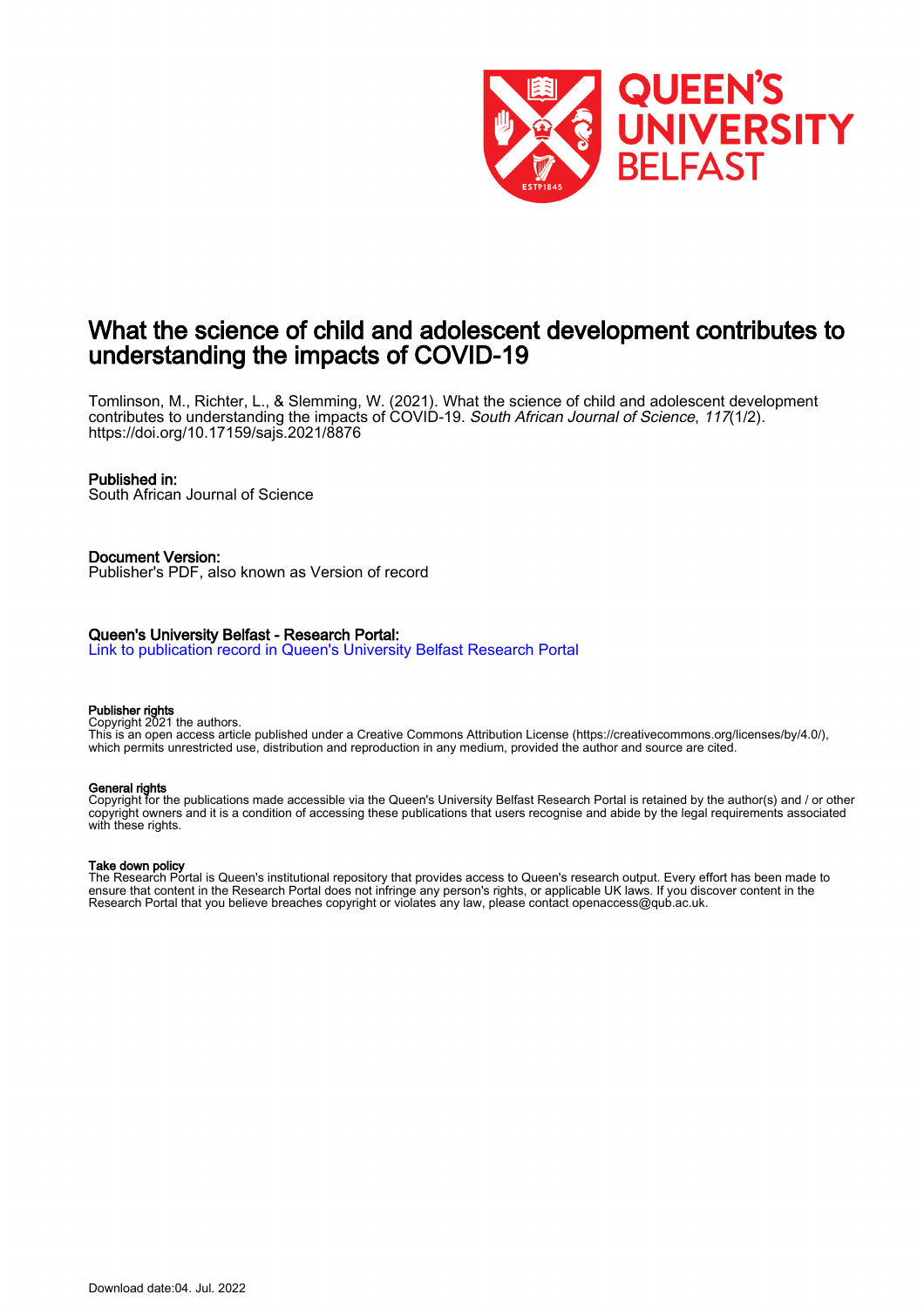

Check for updates

**AUTHORS:**  Mark Tomlinson<sup>1,2</sup> Linda Richter<sup>3</sup> Wiedaad Sle[mming](http://orcid.org/0000-0002-3654-3192)<sup>4</sup> in

#### **AFFILIATIONS:**

1 Institute for Life Course Health Research, Department of Global Health, Stellenbosch University, Cape Town, South Africa 2 School of Nursing and Midwifery, Queens University, Belfast, United Kingdom

3 DST-NRF Centre of Excellence in Human Development, University of the Witwatersrand, Johannesburg, South Africa

4 Division of Community Paediatrics, Department of Paediatrics and Child Health, Faculty of Health Sciences, University of the Witwatersrand, Johannesburg, South Africa

**CORRESPONDENCE TO:**  Mark Tomlinson

**EMAIL:** 

[markt@sun.ac.za](mailto:markt@sun.ac.za)

#### **HOW TO CITE:**

Tomlinson M, Richter L, Slemming W. What the science of child and adolescent development contributes to understanding the impacts of COVID-19. S Afr J Sci. 2021;117(1/2), Art. #8876. [https://](https://doi.org/10.17159/sajs.2021/8876) [doi.org/10.17159/sajs.2021/8876](https://doi.org/10.17159/sajs.2021/8876)

**ARTICLE INCLUDES:** ☐ Peer review

□ Supplementary material

#### **KEYWORDS:**

nurturing care, child development, indirect effects of COVID-19, support networks, facilitating environments

**PUBLISHED:** 

29 January 2021

© 2021. The Author(s). Published under a [Creative Commons](https://creativecommons.org/licenses/by/4.0/)  [Attribution Licence](https://creativecommons.org/licenses/by/4.0/).

# What the science of child and adolescent development contributes to understanding the impacts of COVID-19

As of 8 September 2020, there were 27 236 916 confirmed cases of COVID-19, including 891 031 deaths reported to the World Health Organization.<sup>1</sup> The direct effects of SARS-CoV-2 (the virus) and COVID-19 (the disease caused by the virus) are infection (of which  $\sim$ 80% of people will have no or mild symptoms), serious illness ( $\sim$ 15% requiring hospitalisation and ~5% ventilation) and death (<1%). Of all age groups, children (0–18 years of age) have the lowest risk of the direct effects of the virus and the disease. Understandably, because of this, much of the global focus has been on protecting the elderly and adults with co-morbidities and using country lockdowns to prevent community transmission. What has often been forgotten, however, is that children have the highest risk of all age groups of experiencing the indirect adverse effects of the pandemic and the effects to contain it. As  $\sim$ 20% of deaths occur amongst people over 65 years of age, many children will lose beloved grandparents and older relatives, and many will lose their primary caregiver. Newborn and young children may be separated from their mothers – an experience that can have long-term effects on children's development.2 Other indirect effects result from actions and the knock-on effects of actions taken to prevent, control and treat the virus. These include societal lockdowns, isolation and quarantine with follow-on negative effects on income and food security, fear and panic, anxiety and depression, altered family and social relations, stigma and, in extreme cases, post-traumatic stress.3

The data on the consequences of the pandemic are stark: globally it is predicted that more than a million preventable child deaths will occur4 ; a 'hunger pandemic' is already happening; and tens of millions more children are falling into extreme poverty<sup>s</sup>. Rising rates of malnutrition and stunting are going to massively impact children's cognitive trajectories across the life course.<sup>6</sup> Educationally, the effects on children will be catastrophic, with approximately 1.5 billion children not benefitting from continuous schooling due to rolling lockdowns.7 We know that for many children, not being in school for a protracted period of time means that they will never return to school<sup>8</sup>; that for millions of children without digital access there will be no 'home schooling'; and it will be the poorer children that will fall even further behind<sup>7</sup>. Most worryingly for disadvantaged families, hundreds of millions of children will not be receiving school meals.

Children of all ages depend on parents and families for health care, nutritious food, protection from harm, opportunities to learn, and love and affection – together comprising *nurturing care*. 9 The youngest children depend on nurturing care to both survive and thrive.<sup>10</sup> The ability of families to provide nurturing care for their children is highly dependent on facilitating environments. Facilitating environments are made up of, amongst others, availability of decent work, housing, health care, social security and laws that support families. As children develop, sources of nurturing care extend to include the wider family network, childcare workers, teachers, community members and, very importantly, friends and peers.<sup>11</sup>

Nurturing care can break down when features of the facilitating environment are perturbed, as has happened during lockdown, for example, and when social relations are disrupted, as occurs with isolation and quarantine. Lack of income, interruption of health services, and poorly implemented social safety nets threaten the health and well-being of children directly. In addition to fear engendered by media and conversations around them, the ability of adults to protect them may be eroded by their own rising anxiety and mental health concerns. People react to stressful situations in different ways. Some may withdraw, becoming cold, distant and emotionally unavailable, which is especially damaging for young children and known to have long-term consequences on their mental and physical health.12 Others may experience breakdowns in their social and psychological controls, putting them on edge, easily angered and with lowered restraints on lashing out verbally and physically at others, including children. Violence, especially when children are trapped in a space with an aggressive adult, is frightening and especially harmful if recurrent.

A major source of resilience for children is supportive adults beyond the household, such as mentors, extended family and their educators. Lockdowns, isolation, the closure of schools and separation from friends interrupt the usual balancing of adverse and protective experiences that enable children to cope on a day-to-day basis. They also interrupt the rich informal learning that occurs in children's interactions with teachers, coaches, mentors and friends that complement formal school education in imparting knowledge and skills that are critical to personal and social adjustment. Networks of friends are especially important for adolescents, in helping young people to negotiate their growing independence and the demands of family, school and society.13 Being confined to home with parents whose vigilance and control is heightened by their own fear, is especially frustrating for adolescents, who may themselves withdraw or lash out.<sup>13</sup>

There is no doubt that some children and adolescents will be damaged by the direct and indirect effects of SARS-CoV-2 and COVID-19. The century-old science of child development demonstrates the harmful effects of babies separated from mothers in their first months after birth; of children experiencing uncontrollable fear without the mediating reassurance of confident adults and food secure environments; the long-term consequences on the health and well-being of children and adolescents living with withdrawn or depressed parents, and of the physical, emotional and sexual abuse of children.<sup>2</sup> The damage experienced in childhood, especially among young children who have not yet developed some independent mechanisms of emotional regulation, has been shown to manifest